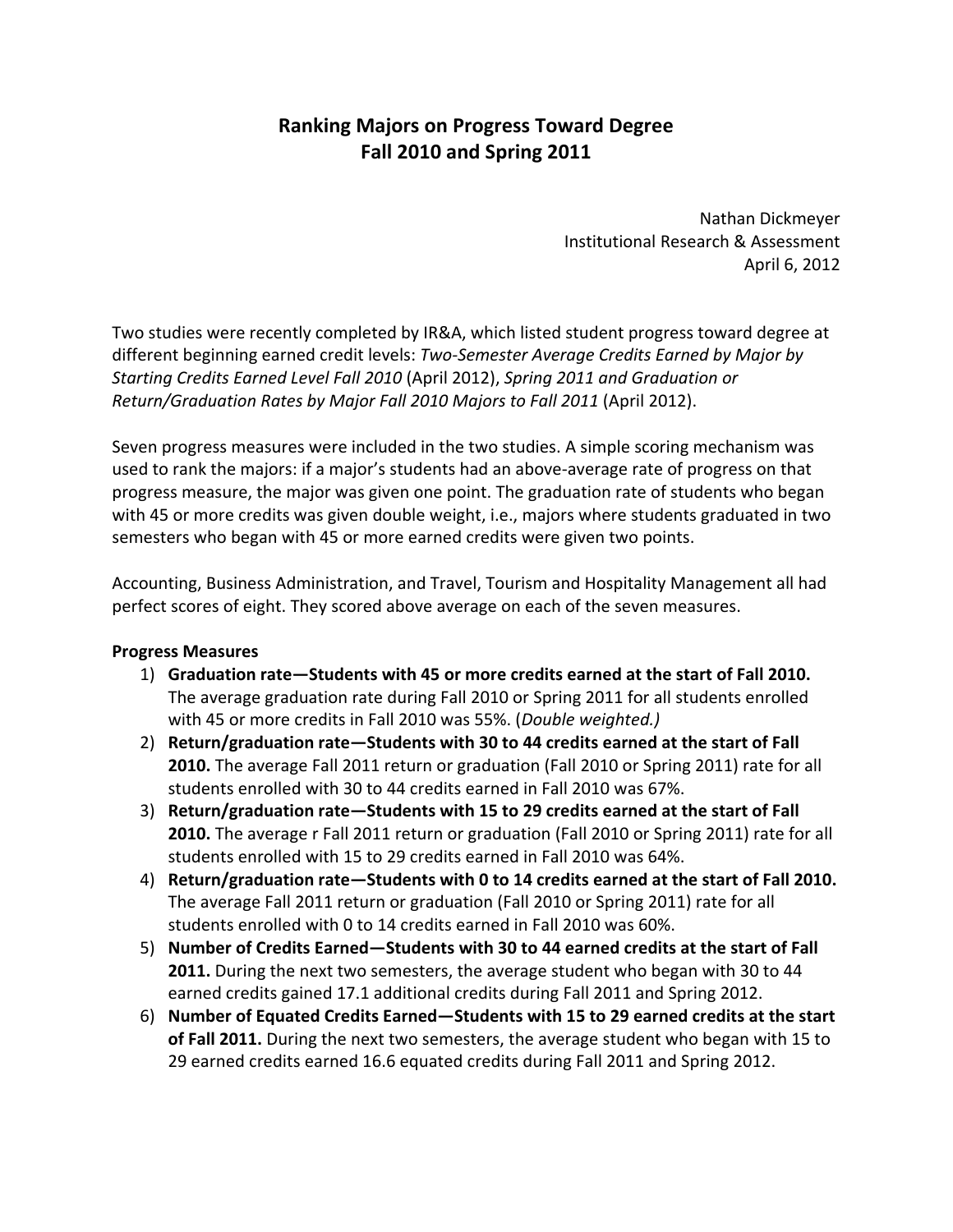7) Number of Equated Credits Earned—Students with 0 to 14 earned credits at the start  **of Fall 2011.** During the next two semesters, the average student who began with 0 to 14 earned credits earned 15.6 equated credits during Fall 2011 and Spring 2012.

 Majors with zero scores are not listed in the table below. They are new majors with very few students in Fall 2010.